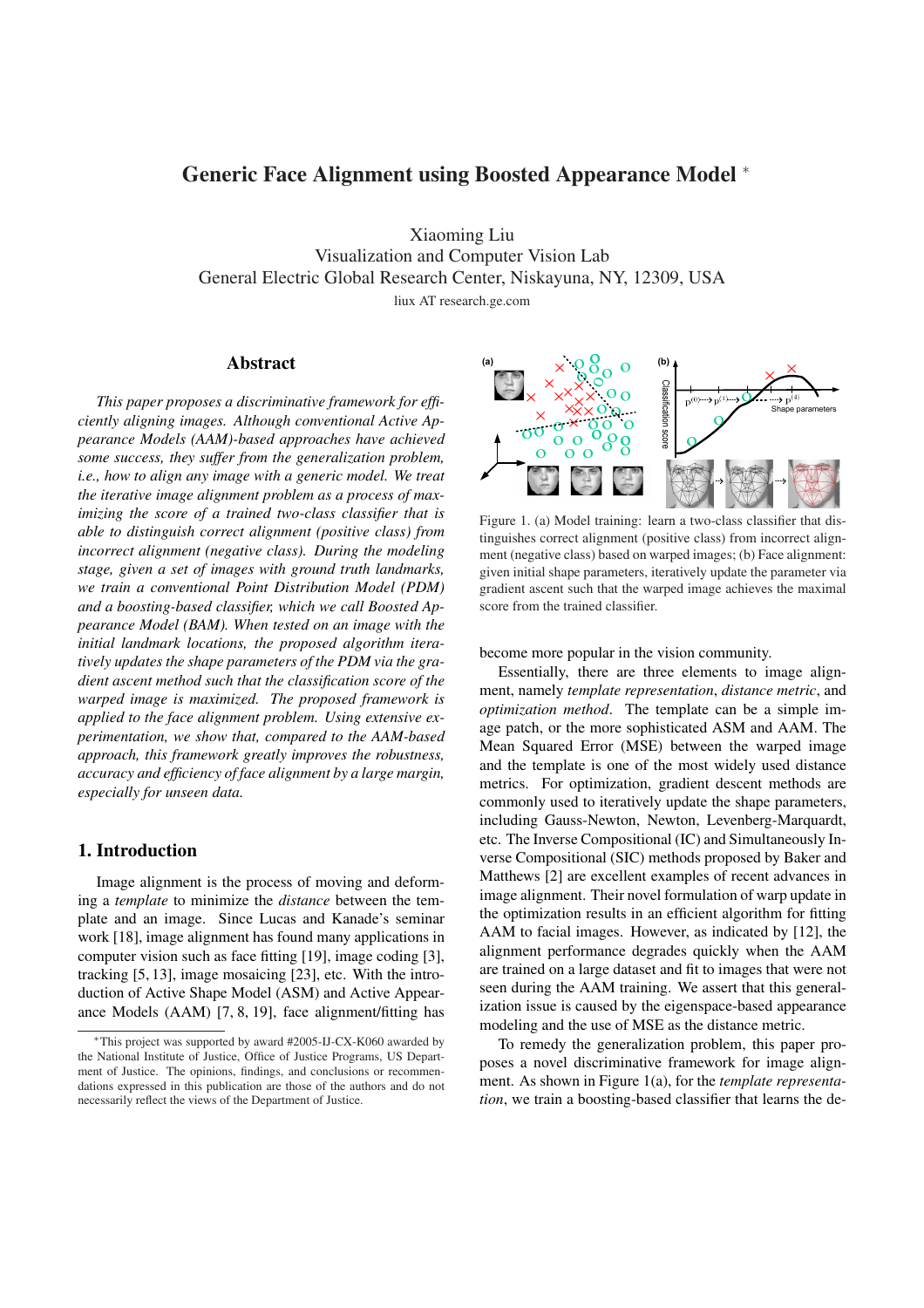cision boundary between two classes, given a face dataset with ground truth landmarks. The positive class includes images warped with ground truth landmarks; the negative one includes images warped with perturbed landmarks. The set of trained weak classifiers, based on Haar-like rectangular features [21, 25], acts as an appearance model, which is called *Boosted Appearance Model (BAM)*. We then use the score from the trained strong classifier as the *distance metric*, which is a continuous value proportional to the accuracy of alignment, to align the image by maximizing the classification score. As shown in Figure 1(b), the image warped from the initial shape parameters  $p^{(0)}$  will likely have a negative score. The shape parameters are iteratively updated such that the classification score keeps increasing.

The proposed image alignment framework has three main contributions.

¦ We propose a novel discriminative method of appearance modeling via boosting. Unlike the conventional generative model-based AAM that only model the Gaussian distribution of correct alignment, the BAM learns the discriminative properties between correct and incorrect alignment. Also, the BAM is a much more compact representation compared to AAM, since only the weak classifier parameters are stored as the *model*. Furthermore, the local rectangular features used in the BAM makes it robust to partial occlusion.

 $\Diamond$  We propose a novel alignment algorithm through maximizing the classification score. Compared to minimizing the MSE in AAM-based approaches, our method benefits from the fact that the boosting method is known to be capable of learning from a large dataset and generalizing well to unseen data. The final classification score after convergence also provides a natural way to describe the quality of the image alignment.

 $\diamond$  We greatly improve the performance of generic face alignment. The AAM-based approach performs well for person-specific or small population-based face alignment. Our proposal improves it toward the goal that a face alignment algorithm should be able to fit to faces from any subject and with any expression in real time.

# 2. Related Work

Due to the needs of many practical applications such as face recognition, expression analysis and pose estimation, extensive research has been conducted in face alignment, especially using model-based approaches. AAM, ASM [2, 7, 8] and their variations [4, 9, 15, 27, 28] are probably the most popular model-based face alignment methods because of their elegant mathematical formulation and efficient computation. For the template representation, their basic idea is to use two eigenspaces to model the facial shape and shape-free appearance respectively. For the distance metric, the MSE between the appearance instance synthesized from the appearance eigenspace and the warped appearance from the image observation is minimized by iteratively updating the shape and/or appearance parameters.

It is well known that AAM-based face alignment has difficulty with generalization [12]. That is, the alignment tends to diverge on images that are not included as the training data for learning the model, especially when the model is trained on a large dataset. In part, this is due to the fact that the appearance model only learns the appearance variation retained in the training data. When more training data is used to model larger appearance variations, the representational power of the eigenspace is very limited even under the cost of a much higher-dimensional appearance subspace, which in turn results in a harder optimization problem. Also, using the MSE as the distance metric essentially employs an analysis-by-synthesis approach, further limiting the generalization capability by the representational power of the appearance model. Researchers have noticed this problem and proposed methods to handle it. Jiao *et al.* [16] suggest using Gabor wavelet features to represent the local appearance information. Hu *et al.* [15] utilize a wavelet network representation to replace the eigenspace-based appearance model, and demonstrate improved alignment with respect to illumination changes and occlusions.

The basic idea of our proposal is optimization via *maximizing a classification score*. Similar ideas have been explored in object tracking research [1, 14, 26]. Avidan [1] estimates the 2D translation parameters by maximizing the Support Vector Machine (SVM) classification score. Limitations of this method include dealing with partial occlusions and the large number of support vectors which might be needed for tracking, burdening both computation and storage. Williams *et al.* [26] build a displacement expert, which takes an image as input and returns the displacement, by using Relevance Vector Machine (RVM). Since RVM is basically a probabilistic SVM, it still suffers from the problem of requiring a large set of support vectors. The recent work by Hidaka *et al.* [14] performs face tracking (2D translation only) via maximizing the score from a Viola and Jones face detector [25], where a face versus non-face classifier is trained. Our proposal differs from these works in that we are dealing with a much larger shape space than object tracking, where often only 2D translation is estimated.

### 3. Shape and Appearance Modeling

#### 3.1. Point Distribution Model

The Point Distribution Model (PDM) is trained with a representative set of facial images [7]. Given a face database, each facial image is manually labeled with a set of 2D landmarks,  $[x_i, y_i]$   $i = 1, 2, ..., v$ . The collection of landmarks of one image is treated as one observation from the random process defined by the shape model,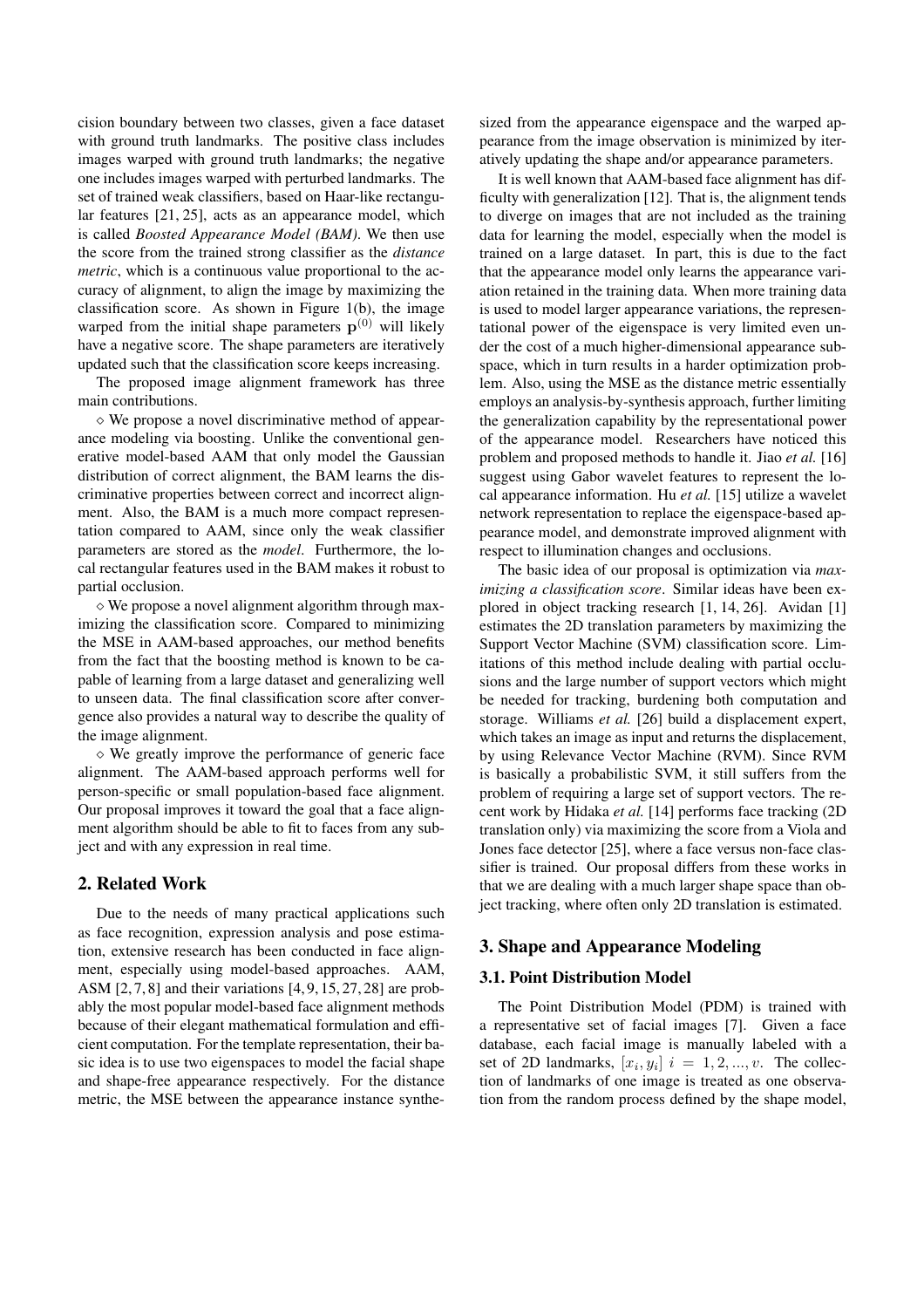

Figure 2. (a) The mean shape and first 8 shape bases of the PDM; (b) Image warping from the image observation to the mean shape. Given a pixel coordinate  $(x, y)$  in the mean shape  $s_0$ ,  $W(x, y; p)$  indicates the corresponding pixel in the image observation, whose intensity value (54) is obtained via bilinear interpolation and treated as one element of the N-dimensional vector  $I(W(x; p)).$ 

 $\mathbf{s} = [x_1, y_1, x_2, y_2, ..., x_v, y_v]$ <sup>T</sup>. Eigen-analysis is applied to the observation set and the resultant model represents a shape as,

$$
\mathbf{s}(\mathbf{p}) = \mathbf{s}_0 + \sum_{i=1}^n p_i \mathbf{s}_i,\tag{1}
$$

where  $s_0$  is the mean shape,  $s_i$  is the  $i^{th}$  shape basis, and  $\mathbf{p} = [p_1, p_2, ..., p_n]^\mathbf{T}$  are the shape parameters. Figure 2(a) shows an example of PDM. By design, the first four shape bases represent global translation and rotation. Together with other bases, a warping function from the model coordinate system to the coordinates in the image observation is defined as  $\mathbf{W}(x, y; \mathbf{p})$ , where  $(x, y)$  is a pixel coordinate within the face region defined by the mean shape  $s_0$ . Figure 2(b) shows one example of the warping process.

We define the warping function with a piecewise affine warp:

$$
\mathbf{W}(x, y; \mathbf{p}) = [1 \ x \ y] \mathbf{a}(\mathbf{p}), \tag{2}
$$

where  $\mathbf{a}(\mathbf{p}) = [\mathbf{a}_1(\mathbf{p}) \ \mathbf{a}_2(\mathbf{p})]$  is a 3 by 2 affine transformation matrix that is unique to each triangle pair between  $s_0$ and  $s(\bf{p})$ . Given shape parameters **p**, the  $a(\bf{p})$  matrix needs to be computed for each triangle. However, since the knowledge of which triangle each pixel  $(x, y)$  belongs to can be pre-computed, the warp can be efficiently performed via a table lookup, inner product as in Equation 2, and bilinear interpolation of the image observation I. We denote the resultant warped image as a N-dimensional vector  $I(W(x; p))$ , where x is the set of all pixel coordinates within  $s_0$ .

# 3.2. Boosted Appearance Model

Boosting-based learning iteratively selects weak classifiers to form a strong classifier using summation:  $F(x) =$  $\sum_{m=1}^{M} f_m(x)$ , where  $F(x)$  is the strong classifier and  $\overline{f_m}(x)$ 's are the weak classifiers. Different variants of boosting have been proposed in the literature [20]. We use the GentleBoost algorithm [11] based on two considerations. First, unlike the commonly used AdaBoost algo**Input:** Training data  $\{x_i; i = 1, 2, ..., K\}$  and their corresponding class labels  $\{y_i; i = 1, 2, ..., K\}.$ **Output:** A strong classifier  $F(x)$ . 1. Initialize weights  $w_i = 1/K$ , and  $F(x) = 0$ . 2. for  $m = 1, 2, ..., M$  do (a) Fit the regression function  $f_m(x)$  by weighted least-squares (LS) of  $y_i$  to  $x_i$  with weights  $w_i$ :  $f_m(x) = \operatorname*{argmin}_{f \in \mathcal{F}} \epsilon(f) = \sum_{i=1}^K$  $i=1$  $w_i(y_i - f(x_i))^2$ . (3) (b) Update  $F(x) = F(x) + f_m(x)$ . (c) Update the weights by  $w_i = w_i e^{-y_i f_m(x_i)}$  and normalize the weights such that  $\sum_{i=1}^{K} w_i = 1$ . end 3. Output the classifier  $sign[F(x)] = sign[\sum_{m=1}^{M} f_m(x)]$ . Algorithm 1: The GentleBoost algorithm.

rithm [10], the weak classifier in the GentleBoost algorithm is a soft classifier with continuous output. This property allows the output of the strong classifier to be smoother and favorable as an alignment metric. In contrast, the hard weak classifiers in the AdaBoost algorithm lead to a piecewise constant strong classifier, which is difficult to optimize. Second, as shown in [17], for object detection tasks, the GentleBoost algorithm outperforms other boosting methods in that it is more robust to noisy data and more resistant to outliers.

We employ the boosting framework (Algorithm 1) to train a classifier that is able to distinguish correct alignment from incorrect alignment. Given a face database with manually labeled landmarks s, the ground truth shape parameters p for each face image I are computed based on Equation 1. Then, the set of warped images  $I(W(x; p))$  are treated as positive samples  $(y_i = 1)$  for the boosting. For each image, a number of negative samples  $(y_i = -1)$  are synthesized by randomly perturbing each element of p up to  $\pm \mu$ , where  $\mu$  is the corresponding eigenvalue of the shape basis in the PDM. Note that in our context, a training sample for boosting is a warped image  $I(W(x; p))$ .

We now define the weak classifier. Given that real-time face alignment is desired, we construct the weak classifier based on the Haar-like rectangular features [21, 25], whose fast evaluation is enabled by the integral image [25]. As shown in Figure 3(a), the rectangular feature can be parameterized by  $(r, c, dr, dc, b)$ , where  $(r, c)$  is the top-left corner,  $(dr, dc)$  is the height and width, and b is the feature type. Figure 3(b) shows the feature types used in our algorithm. We propose a novel feature type, where two detached rectangles occupy the mirror-position of two sides of the face, based on the fact that the warped face is approximately symmetric in the horizontal direction. The hypothesis space F, where  $(r, c, dr, dc, b)$  resides, is obtained via an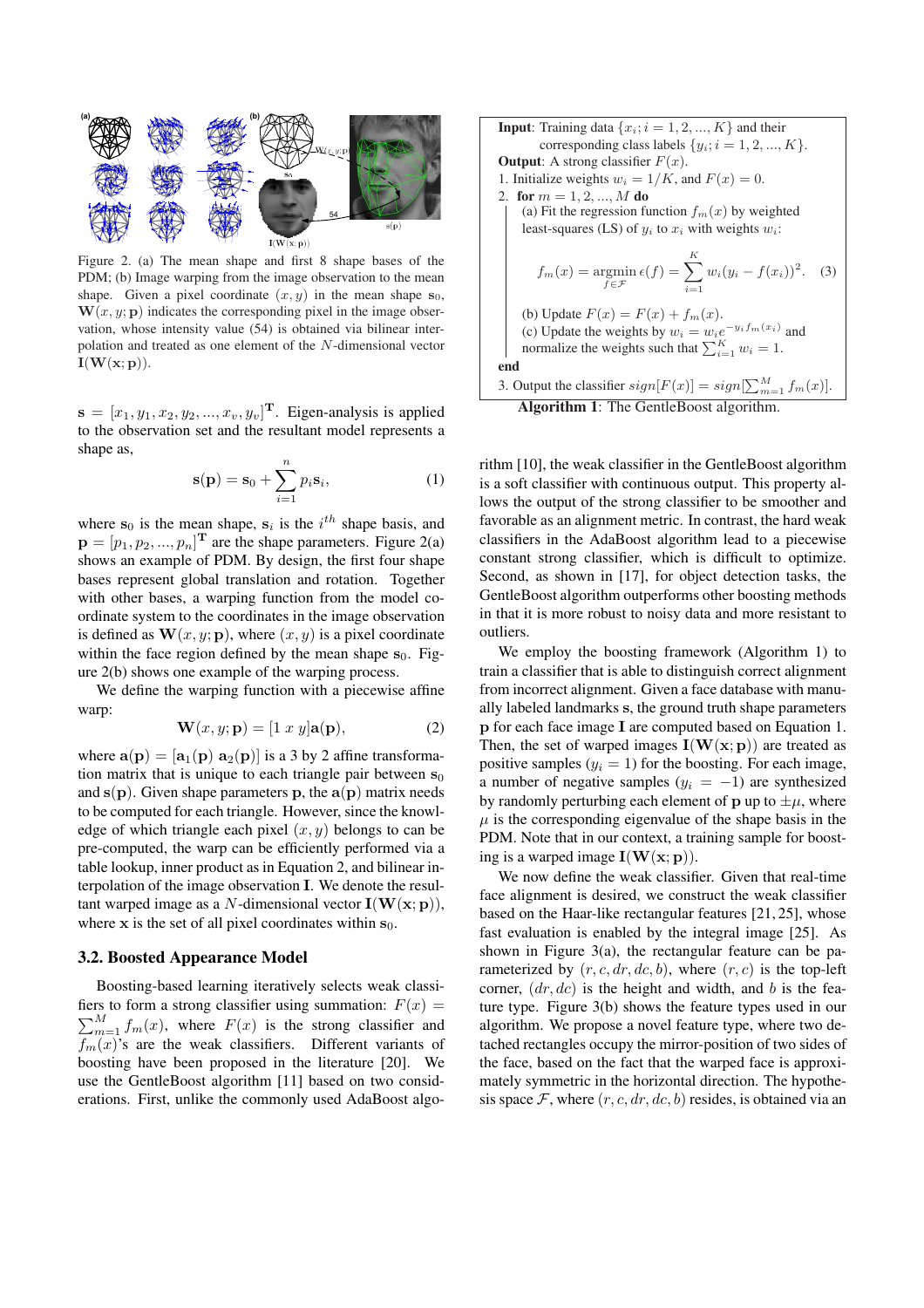

Figure 3. (a) The parametrization of a weak classifier; (b) The six feature types; (c) The notional template A, whose inner product with the warped image is mathematically equivalent to computing a rectangular feature; (d) Let the rectangular features of the positive samples have larger mean than that of the negative samples, by multiplying a sign  $g = \{1, -1\}$ , and then estimate the threshold t that has the minimal weighted LS error via binary search.

exhaustive construction within the mean shape. For example, there are more than 300, 000 such rectangular features for a mean shape with size of  $30 \times 30$ . The crucial step in the GentleBoost algorithm, Step 2(a) in Algorithm 1, is the feature selection process. It selects a weak classifier with minimal error  $\epsilon(f)$  from the hypothesis space using exhaustive search.

We use the weak classifier defined as follows:

$$
f_m(\mathbf{p}) = \frac{2}{\pi} \alpha \tan(g_m \mathbf{A}_m^{\mathbf{T}} \mathbf{I}(\mathbf{W}(\mathbf{x}; \mathbf{p})) - t_m), \quad (4)
$$

where  $\mathbf{A}_m$  is a template,  $g_m$  is  $\pm 1$  and  $t_m$  is a threshold. Given a rectangular feature  $(r, c, dr, dc, b)$ , we can generate a corresponding template A, as shown in Figure 3(c). The inner product between the template and the warped image is equivalent to computing the rectangular feature using the integral image. Once the rectangular features for a set of training samples are computed,  $g_m = -1$  if the mean of the features of positive samples is less than that of the negative samples, otherwise  $g_m = 1$ . The threshold,  $t_m$ , is obtained through binary search along the span of the rectangular features, such that the weighted LS error is minimal. The  $atan()$  function makes this weak classifier different from the commonly used stump classifier in the AdaBoost algorithm, since the classifier response  $f_m(\mathbf{p})$  is continuous within −1 and 1. Figure 1.1 The modeling the search is the search of the search of modeling the search of modeling the search of modeling the search of modeling the search of modeling the search of modeling the search of the search of the

The results of the boosting are a number of weak classifiers, each with 7 parameters  $\mathbf{c}_m = (r, c, dr, dc, b, q, t)$ . We call the set of weak classifiers  $\{c_m; m = 1, 2, ..., M\}$  a Boosted Appearance Model (BAM). Figure 4 shows the top 3 rectangular features, and the spatial distribution of the top 50 features trained from a face dataset with 400 images.

Compared to the generative model-based AAM, the discriminative model-based BAM has a number of advantages. First, the BAM learns from not only the appearance of correct alignment, which is basically what AAM do, but also the appearance of incorrect alignment. Second, because of the local rectangular features, the BAM is inherently more likely to be robust to partial occlusion. Third, from the storage point of view, the BAM is a much more storage-



Figure 4. (a) The top 3 features selected by the GentleBoost algorithm. The rectangles are well aligned with the boundary of facial features, such as eyes and nose; (b) The brightness indicates the density of the top 50 rectangular features. Most classifier features are located on facial features.

do not store the training data. The knowledge of the training data is absorbed in the selected rectangular features. Hence, the BAM only requires a 7 by  $M$  matrix to be saved as the *model*. In contrast, AAM need a N by Q matrix where Q is the number of appearance bases,  $N \gg M$ , and  $Q > 7$ . The storage-efficient property of the BAM enables the potential of performing model-based face alignment from mobile devices such as cell phones.

### 4. Face Alignment

# 4.1. Problem Definition

Given the trained PDM and BAM, we formally define the problem we are trying to solve: *Find the shape parameters* p *to maximize the score of the strong classifier*

$$
\max_{\mathbf{p}} \sum_{m=1}^{M} f_m(\mathbf{p}).
$$
 (5)

In the context of face alignment, solving this problem means that given the initial shape parameters  $p^{(0)}$ , we look for the new shape parameters that lead to the warped image with the maximal score from the strong classifier.

Because image warping is involved in the objective function, this is a nonlinear optimization problem. We choose to use the gradient ascent method to solve this problem iteratively.

### 4.2. Algorithm Derivation

Plugging Equation 4 into Equation 5, the function to be maximized is

$$
F(\mathbf{p}) = \sum_{m=1}^{M} \frac{2}{\pi} \alpha \tan(g_m \mathbf{A}_m^{\mathbf{T}} \mathbf{I}(\mathbf{W}(\mathbf{x}; \mathbf{p})) - t_m).
$$
 (6)

Taking the derivative with respect to p gives

$$
\frac{dF}{d\mathbf{p}} = \frac{2}{\pi} \sum_{m=1}^{M} \frac{g_m [\nabla \mathbf{I} \frac{\partial \mathbf{W}}{\partial \mathbf{p}}]^{\mathbf{T}} \mathbf{A}_m}{1 + [g_m \mathbf{A}_m^{\mathbf{T}} \mathbf{I}(\mathbf{W}(\mathbf{x}; \mathbf{p})) - t_m]^2},\tag{7}
$$

where ∇I is the *gradient* of the image I evaluated at  $W(x, p)$ , and  $\frac{\partial W}{\partial p}$  is the *Jacobian* of the warp evaluated at p.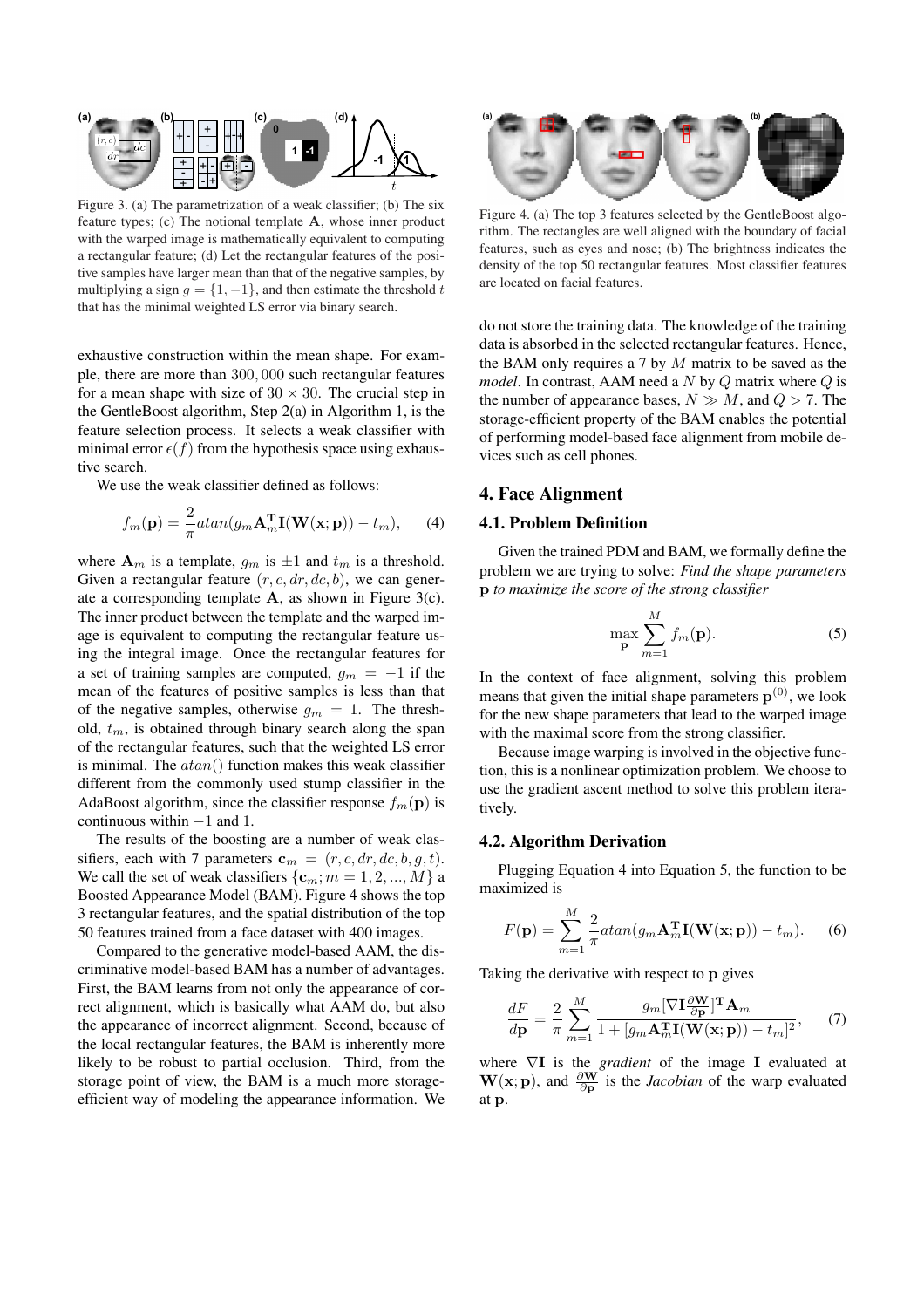Input: Input image I, initial shape parameters p, PDM  ${s_i; i = 0, 1, ..., n}$ , BAM  ${c_m; m = 1, 2, ..., M}$ , and pre-computed Jacobian  $\frac{\partial W}{\partial p}$ . Output: Shape parameters p. 0. Compute the 2D gradient of image I. repeat 1. Warp **I** with  $W(x; p)$  to compute  $I(W(x; p))$ . 2. Compute the feature for each weak classifier:  $e_m = g_m \mathbf{A}_m^{\mathbf{T}} \mathbf{I}(\mathbf{W}(\mathbf{x}; \mathbf{p})) - t_m; m = 1, 2, ..., M.$ 3. Bilinearly interpolate the gradient of image I at  $W(x; p)$ . 4. Compute the steepest descent image  $SD = \nabla \mathbf{I} \frac{\partial \mathbf{W}}{\partial \mathbf{p}}$ . 5. Compute the integral images for each column of  $\overline{SD}$ and obtain the rectangular features for each weak classifier:  $\mathbf{b}_m = g_m SD^{\mathbf{T}} \mathbf{A}_m$ ;  $m = 1, 2, ..., M$ . Classifier:  $\mathbf{b}_m = g_m sD \mathbf{A}_m; m = 1, 2, ..., M$ .<br>6. Compute  $\Delta \mathbf{p}$  using  $\Delta \mathbf{p} = \lambda \frac{2}{\pi} \sum_{m=1}^{M} \frac{\mathbf{b}_m}{1 + e_m^2}$ . 7. Update  $\mathbf{p} = \mathbf{p} + \triangle \mathbf{p}$ .  $\|P\| \leq \max_{i=1}^n |\Delta \mathbf{p}_i \mathbf{s}_i| \leq \tau.$ 

Algorithm 2: The boosting-based alignment algorithm.

The derivative  $\frac{dF}{dp}$  indicates the direction to modify **p** such that the classification score increases. Thus, during the alignment iteration, the shape parameters p are updated via

$$
\mathbf{p} = \mathbf{p} + \lambda \frac{dF}{d\mathbf{p}},\tag{8}
$$

where  $\lambda$  is the step size, until the change of the facial landmark locations is less than a certain threshold  $\tau$ .

We now discuss how to compute  $\frac{dF}{dp}$  efficiently. Based on Equation 2 and the chain rule,

$$
\frac{\partial \mathbf{W}}{\partial \mathbf{p}} = [\frac{\partial \mathbf{W}}{\partial \mathbf{a}_1} \frac{\partial \mathbf{a}_1}{\partial \mathbf{p}} \frac{\partial \mathbf{W}}{\partial \mathbf{a}_2} \frac{\partial \mathbf{a}_2}{\partial \mathbf{p}}], \tag{9}
$$

where  $\frac{\partial W}{\partial a_1}$  and  $\frac{\partial W}{\partial a_2}$  are both N by 3 matrices and N is the number of pixels in the warped images. Since the affine parameter a is a linear function of p,  $\frac{\partial a_1}{\partial p}$  and  $\frac{\partial a_2}{\partial p}$  are independent of p. Thus  $\frac{\partial W}{\partial p}$  does not depend on p. In other words, it can be pre-computed and does not need updating in each alignment iteration. Note that we have this computational gain only because we use the piecewise affine warp, which is linear on p. In theory,  $\frac{\partial \mathbf{W}}{\partial \mathbf{p}}$  needs to be re-evaluated if p are updated, when for example the warp is polynomial on p.

We call  $SD = \nabla \mathbf{I} \frac{\partial \mathbf{W}}{\partial \mathbf{p}}$  the steepest descent image, which is a N by n matrix where n is the number of shape bases and N is defined above. Similar to  $A_m^T I(W(x; p))$ , we do not need to perform the actual matrix multiplication between  $SD$  and  $A_m$ . Instead, we compute the integral images of each column in SD and then calculate the rectangular features of  $A_m$  by a fast table lookup.

The alignment algorithm is summarized in Algorithm 2. Basically  $\mathbf{b}_m$  in Step 5 can be considered as the gradient direction derived from each weak classifier. However,

Table 1. The computation cost of the alignment algorithm at one iteration.  $n$  is the number of shape bases,  $N$  is the number of pixels within the mean shape, and  $M$  is the number of weak classifiers.

| Step 1                   | Step 2 | Step 3 | Step 4       |
|--------------------------|--------|--------|--------------|
| O(nN)                    | $+M$   |        | O(nN)        |
| Step 5                   | Step 6 | Step 7 | <b>Total</b> |
| M <sub>1</sub><br>O(n(N) | O(nM)  |        | $O(n(N+M))$  |



Figure 5. Examples of the face dataset: ND1 database (left), FERET database (middle), and IMM database (right).

its contribution to the final gradient  $\frac{dF}{dp}$  is determined by  $\frac{1}{1+e_m^2}$ . The weak classifiers with low  $\vert e_m \vert$  are less certain in their own classification decision. These weak classifiers contribute more to the final *travel direction*. Obviously this observation conforms well with intuition.

We summarize the computation cost for each step during one iteration in Table 1. Note that because of using integral images, the most computationally intensive step, Step 5, can be computed in a relatively efficient way.

#### 5. Experiments

#### 5.1. Face Dataset and Experimental Procedure

To evaluate our algorithm, we collect a set of 968 images from multiple public available databases, including the ND1 database [6], FERET database [22] and IMM database [24]. Figure 5 shows sample images from these three databases. We partition all images into three distinct datasets. Table 2 lists the properties of each database and partition. Set 1 includes 400 images (one image per subject) from two databases and is used as the training set for the PDM and BAM. Set 2 includes 334 images from the *same* subjects but different images as the ND1 database in Set 1. Set 3 includes 234 images from 40 subjects in the IMM database that were never used in the training. This partition ensures that we have two levels of generalization to be tested, *i.e.*, Set 2 is tested as the unseen data of seen subjects; Set 3 is tested as the unseen data of unseen subjects. There are 33 manually labeled landmarks for each image. To speed up the training process, we down-sample the image set such that the facial width is roughly 40 pixels across the set.

Given a dataset with ground truth landmarks, the experimental procedure consists of running the alignment algorithm on each image with a number of initial landmarks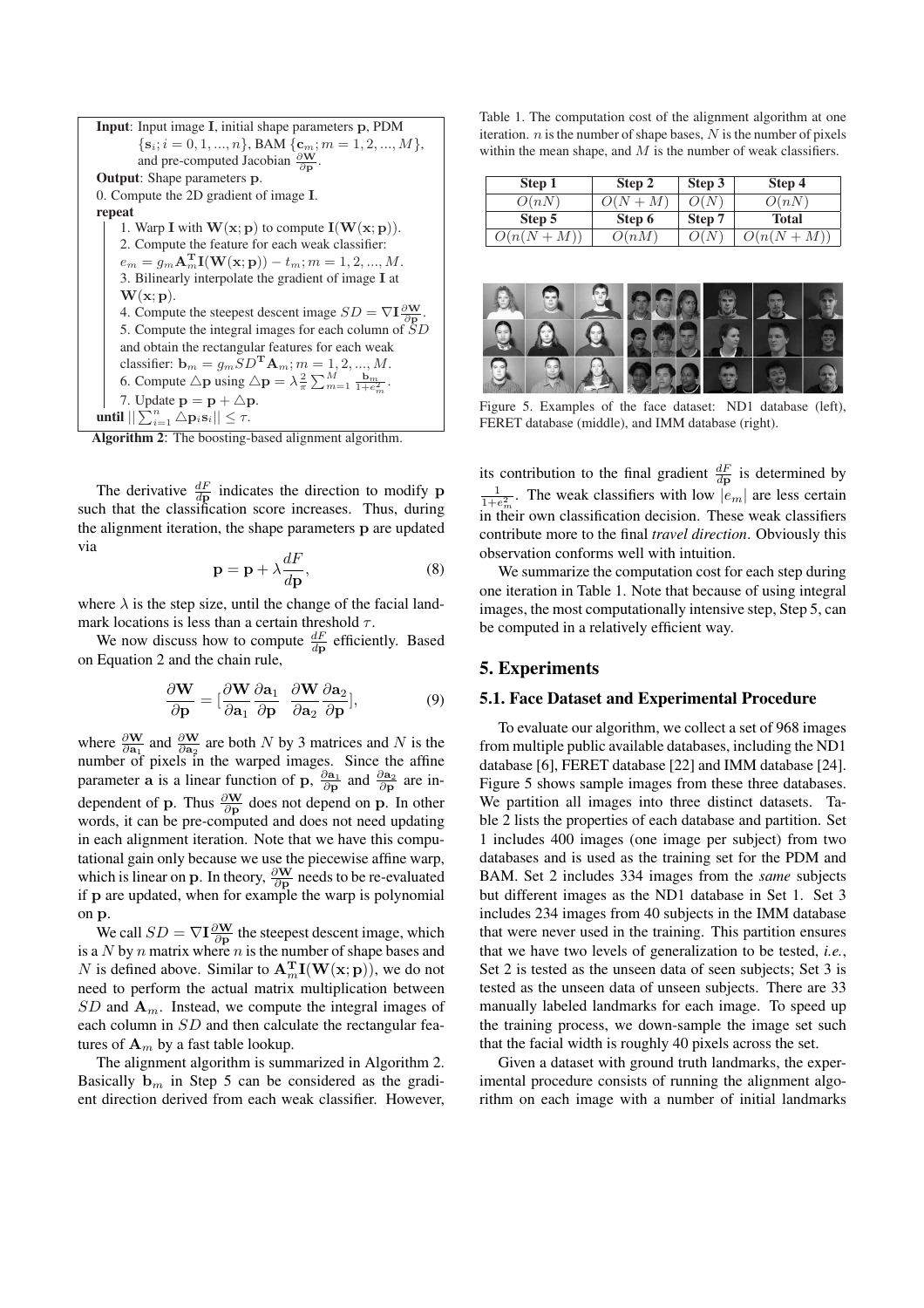Table 2. Summary of the dataset.

|            | ND1          | <b>FERET</b> | <b>IMM</b>       |
|------------|--------------|--------------|------------------|
| Images     | 534          | 200          | 234              |
| Subjects   | 200          | 200          | 40               |
| Variations | Frontal view | Pose         | Pose, expression |
| Set 1      | 200          | 200          |                  |
| Set 2      | 334          |              |                  |
| Set 3      |              |              | 234              |

and statistically evaluating the alignment results. The initial landmarks are generated by randomly perturbing the ground truth landmarks by an independent Gaussian distribution whose variances equal to a multiple (sigma) of the eigenvalue of shape basis during PDM training. We declare that the alignment converges if the resultant Root Mean Square Error (RMSE) between the aligned landmarks and the ground truth is less than 1.0 pixel after the algorithm terminates. Two metrics are used to evaluate the alignment results for the converged trials. One is the *Average Frequency of Convergence* (AFC), which is the number of trials where the alignment converges divided by the total number of trials. The other is the Histogram of the resultant RMSE (HRMSE) of the converged trials, which measures how close the aligned landmarks are with respect to the ground truth. These two metrics measure the robustness and accuracy of alignment respectively. set and<br>
and statistically realizating the alignment results. The time<br>
reading the signaristic energy is a distribution of the classical interaction of the control of the classical interaction of the control of the class

We compare our algorithm with the Simultaneous Inverse Compositional (SIC) algorithm [19], which has been shown to perform best among the family of AAM-based methods. We ensure both algorithms are tested under the same conditions. For example, both algorithms are initialized with the *same* set of randomly perturbed landmarks. Both algorithms have the same termination condition. That is, if the number of iterations is larger than 55 or the RMSE is less than 0.025 pixels. Also, HRMSE is only computed on the trials where both algorithms converge.

### 5.2. Experimental Results

We train the PDM and BAM on Set 1. There are 400 positive and 4000 negative samples, where each image synthesizes 10 negative samples, used in the boosting-based learning. The resultant PDM has 33 shape bases and the BAM has 50 weak classifiers. We determine the number of weak classifiers by whether the current set of weak classifiers can generate less than 0.1% false alarm rate at 0% missed detection rate on the training set. In contrast, the SIC uses the same PDM model as ours and an appearance model with 24 appearance bases. The number of the appearance bases is chosen such that 99% of the energy is retained in the appearance model for the training set.

To test the generalization capability of the trained BAM,



Figure 6. Classification performance on three datasets.



Figure 7. (a) The classification score surface while perturbing the shape parameters in the neighborhood of the ground truth along the  $4^{th}$  and  $5^{th}$  shape basis. The convex surface favors the gradient ascent method; (b) The four perturbed facial landmarks when the perturbation is at the four corners of the surface on the left.

we obtain 334 positive samples by warping images using the ground truth landmarks and 3340 negative samples by perturbing each ground truth landmarks 10 times, using the same methodology as for Set 1. Similarly, 234 positive and 2340 negative samples are generated from Set 3. By setting different thresholds for the classification score  $F(\mathbf{p})$ , performance curves are shown in Figure 6. Although it is expected that the performances on Set 2 and 3 are worse than that of Set 1, the BAM still achieves reasonable classification capability on the unseen data, which enables the potential of using the BAM in the alignment optimization.

Figure 7(a) shows that for a given image, a convex surface of classification scores can be observed while perturbing the shape parameters along two shape bases and setting the shape parameters at other bases to be zero. It is obvious that the gradient ascent algorithm can perform well on this type of surface. The range of the perturbation equals 1.6 times the eigenvalue of these two bases. When the perturbation is at the maximal amount for two bases, the corresponding four perturbed landmarks are plotted at Figure 7(b). In the following experiments, when the sigma equals 1.6, the actual initial landmarks could be further away from the ground truth compared to these four examples because all bases are allowed to be perturbed.

Figure 8 illustrates an example of iterative boostingbased face alignment. Given the initial landmarks, as shown in the first image of Figure 8(a), the alignment iteratively updates the facial landmarks, which has decreasing RMSE with respect to the ground truth and increasing classifica-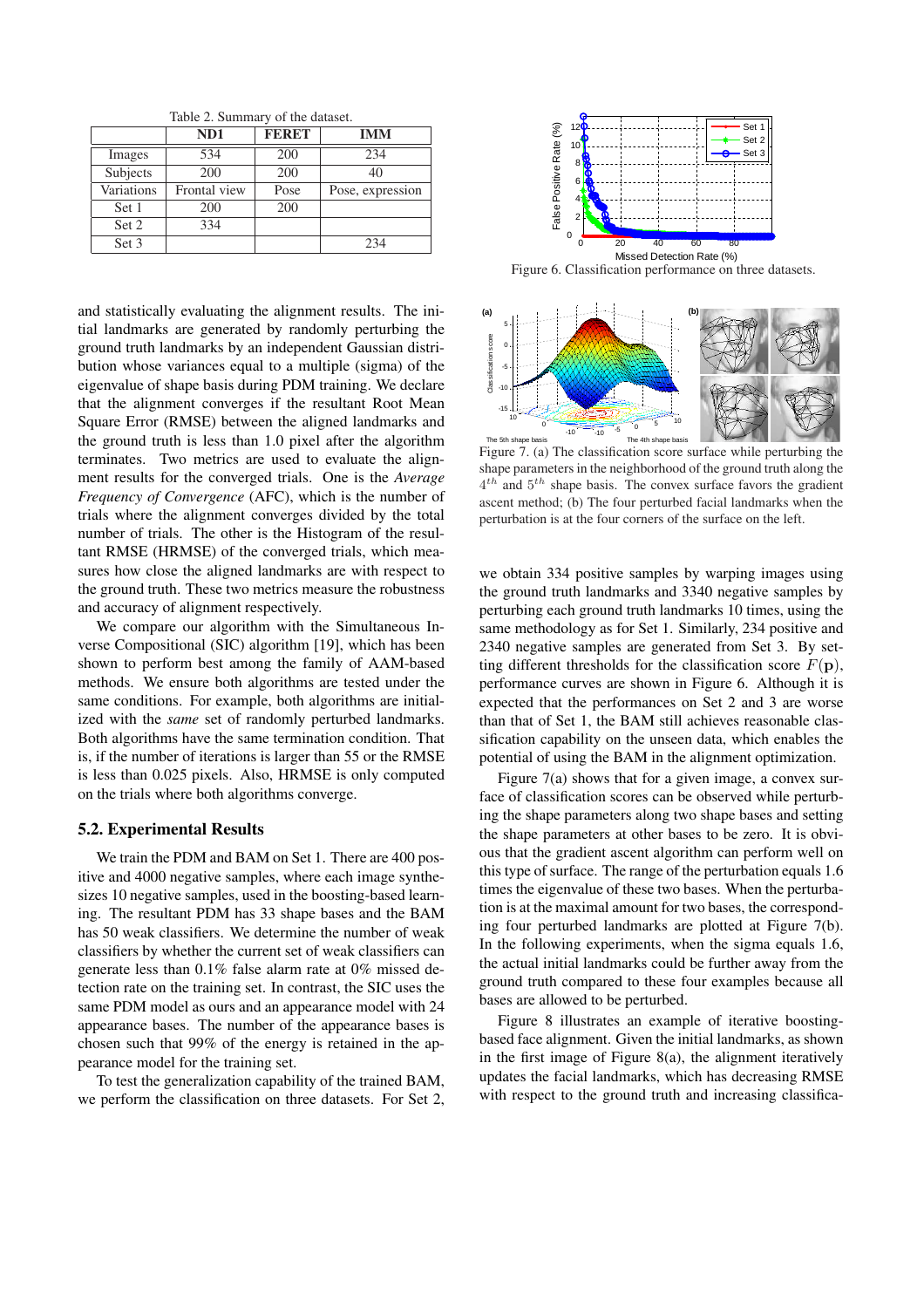

Figure 8. An example of boosting-based face alignment: (a) Estimated landmarks at iteration 1, 5, 10, and 14; (b) Decreasing RMSE during the iterative alignment process; (c) Increasing classification scores during the iterative alignment process.

tion score for the warped image. Note that computing the score is just for illustration purposes and is not a necessary step during the alignment iteration. However, the score after the alignment convergence, which is quickly computed via  $\frac{2}{\pi}$ angularities convergence, which is quickly computed<br> $\sum_{m=1}^{M} \alpha \tan(e_m)$ , can serve as an indication of the quality of the image alignment.

The first experiment is to test the face alignment algorithms on Set 1. The results are shown in the first row of Figure 9. The horizontal axis determines the amount of the perturbation of the initial landmarks. Given one sigma value, we randomly generate 2000 trials, where each one of 400 images has 5 random initializations. Each sample in Figure 9(a) is averaged based on these 2000 trials. For the trials where both algorithms converge, we plot the histogram of their respective converged RMSE in Figure 9(b). The same experiments are performed for Set 2 and Set 3 with 2004 and 2106 trials respectively, using the same PDM and BAM as that of Set 1. The results are shown in the second and third row of Figure 9. The step size  $\lambda$  is manually set to be the same constant for all experiments.

We make a number of observations from this experiment. First, boosting-based alignment performs substantially better than the SIC algorithm, both in terms of alignment robustness (AFC) and accuracy (HRMSE). Second, although both algorithms have worse performance when fitting to unseen images, the BAM has a lower relative performance drop compared to the SIC. For example, for the BAM tests on unseen data of seen subjects (Set 2), the AFC is almost the same as the test on Set 1.

One strength of rectangular features is that they are localized features. Thus inherently they are likely to be robust to partial occlusion. We perform the second experiment to illustrate this. We generate a white square whose size is a certain percentage of the facial width and randomly place it on the tested face area. We perturb the initial landmarks in the usual way by fixing the sigma of the shape bases to be 1.0. As shown in Figure 10, five levels of occlusion are tested on Set 2. This shows that the boosting-based align-



From top to bottom, each row is the result for one set. Left column is the AFC; right column is the histogram of the resultant RMSE for the trials where both algorithms converge. Only the HRMSE of the BAM is plotted at (f) since the SIC has no convergence.



Figure 10. Alignment results on the occluded version of Set 2: (a) Five different levels of occlusions; (b) The average frequency of convergence under five levels of occlusions.

Table 3. The computation cost of the alignment test on Set 2. Our algorithm can run 8 frames per second even with a  $M$ atlab<sup>TM</sup> implementation.

| <b>Sigma</b>           | 0.2  | 0.6  | 1.0  | 1.4  | 1.6  |
|------------------------|------|------|------|------|------|
| <b>BAM-iterations</b>  | 7.1  | 7.3  | 7.6  | 9.1  | 9.0  |
| <b>SIC-iterations</b>  | 54.4 | 54.8 | 54.6 | 54.4 | 55.4 |
| <b>BAM-time (sec.)</b> | 0.10 | 0.11 | 0.11 | 0.14 | 0.14 |
| SIC-time (sec.)        | 0.62 | 0.59 | 0.61 | 0.62 | 0.60 |

ment can tolerate a certain level of occlusion because of the nature of features used in the appearance modeling.

Table 3 lists the computation cost of the alignment test on Set 2, without occlusion. The number of iterations and times in fitting one image are averaged for the trials where both algorithms converge. It is clear that with different amount of perturbation, the BAM performs consistently faster than the SIC algorithm and converges in fewer iterations. The cost is based on a Matlab<sup>TM</sup> implementation of both algorithms running on a conventional 2.13 GHz Pentium<sup>TM</sup>4 laptop. It is anticipated that our algorithm will run faster than real-time (30 frames per second) with a C++ implementation.